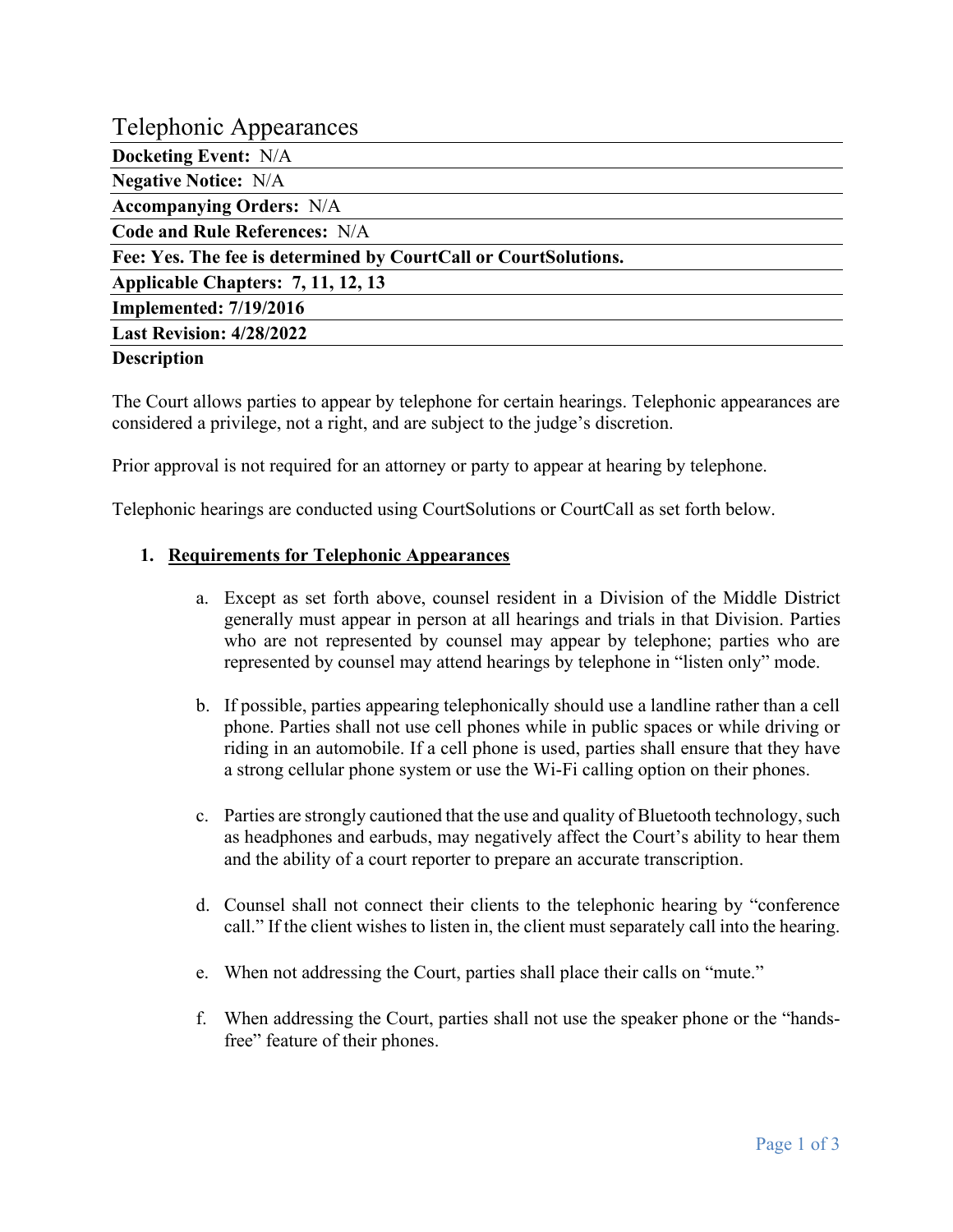- g. When addressing the Court, parties shall:
	- i. wait until they are called upon by the Court to speak;
	- ii. announce his or her name each time the party starts to speak;
	- iii. make an extra effort to speak slowly, clearly, and calmly;
	- iv. pause a moment before speaking as delays in the transmission of calls are common;
	- v. not "speak over" or interrupt another speaker.
- h. If the Court cannot understand an attorney attending a hearing by telephone, the Court may, in its discretion, continue the hearing, request the attorney to file a written argument, or rule on the matter before it without consideration of the attorney's statements.

### **2. CourtSolutions LLC – Judges Colton, Geyer, Robson, Vaughan, and Williamson**

- a. Telephonic appearances before Judges Colton, Geyer, Robson, Vaughan, and Williamson are through CourtSolutions LLC.
- b. All persons who wish to listen to or participate in a scheduled hearing telephonically must register for a CourtSolutions account by visiting the CourtSolutions website at [https://www.court-solutions.com/.](https://www.court-solutions.com/) Note: For unrepresented parties using CourtSolutions, please proceed to the website and select "Sign Up." Before submitting the completed form, you must select "I am not an attorney" and "Certified Indigent." Once the information is submitted you will receive an email with further instructions.
- c. For administrative purposes, registered participants must submit a request to appear telephonically on the business day prior to the hearing date through their CourtSolutions account. Clerk's office staff will routinely approve requests for telephonic appearances conducted in compliance with these policies and procedures.
- d. CourtSolutions will provide counsel with written confirmation of a telephonic appearance and give counsel a number to call to make that appearance.
- e. Counsel is responsible for dialing into the call by the time of the scheduled hearing. CourtSolutions does not place calls to counsel.
- f. Direct questions regarding charges and payment arrangements directly to CourtSolutions.